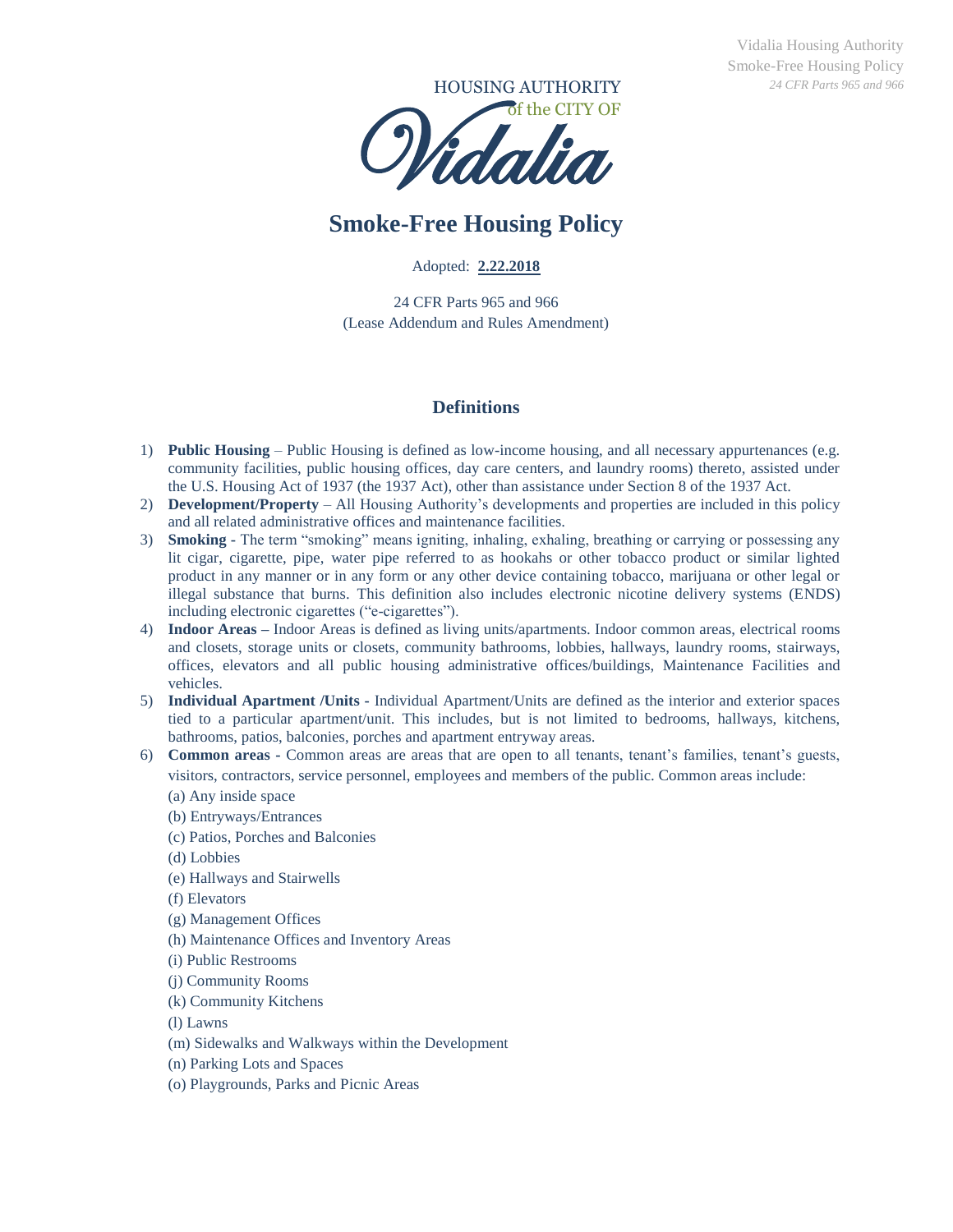(p) Common areas also include any other area of the buildings or developments where tenants, tenant's families, tenant's guests, visitors, contractors, service personnel, employees, and members of the public may go.

#### **Effective Date**

The Effective Date shall be **7/30/2018**. All tenants, tenant's families, tenant's guests, visitors, contractors, service personnel, employees, and members of the public in and/or on Housing Authority property will be prohibited from smoking on all Housing Authority property including inside the buildings, common area, and all housing apartments starting on that date.

#### **Tenants Responsibilities and Lease Violations**

- 1) Tenants are prohibited from smoking on all Housing Authority property including inside the buildings, common area, and all housing apartments starting on that date.
- 2) Tenants are responsible for the actions of their household, their guests, and visitors. Any tenant, including the members of their household, guests, or visitors will be considered in violation of the lease if found smoking in any Housing Authority facility or apartment, or anywhere on Housing Authority property that is deemed as a nonsmoking area. Visual observation of smoking is not necessary to substantiate a violation of this Smoke Free Housing Policy. For example, the presence of smoke, tobacco smoke odor, or smoke stains within an apartment in combination with butts, ash trays, or other smoking paraphernalia will be considered significant evidence of a policy violation. **Two (2) violations will be considered to be a serious violation of the material terms of the lease and will be cause for non-curable eviction.** In addition, tenant will be responsible for all costs to remove smoke odor or residue upon any violation of this policy.
- 3) Any deviation from the Smoke Free Housing Policy by any tenant, a member of their household, or their guest or visitor will be considered a lease violation. A cleaning charge of \$250.00 will be added to the tenant account for **EACH** violation of the policy that occurs in the apartments, building common areas or any other nonsmoking area on or in the Housing Authority property. *(Any cigarette butts not properly disposed of may also be cause for a cleaning service charge.)*
- 4) No smoking signs will be posted both outside and inside the buildings, offices and common areas of the Housing Authority property. Tenants will be responsible to inform all their household, family, guests and visitors that their apartment is smoke free and that their housing may be affected by violators.
- 5) If the smell of tobacco smoke is reported, the Housing Authority will seek the source of the smoke and appropriate action will be taken. Tenants are encouraged to promptly give Property Management staff a written statement of any incident where smoke is migrating into the Tenant's apartment from sources outside of the Tenant's apartment.

### **ENFORCEMENT**

If a tenant is found to be in violation of the Smoke Free Housing Policy, the following steps will be taken: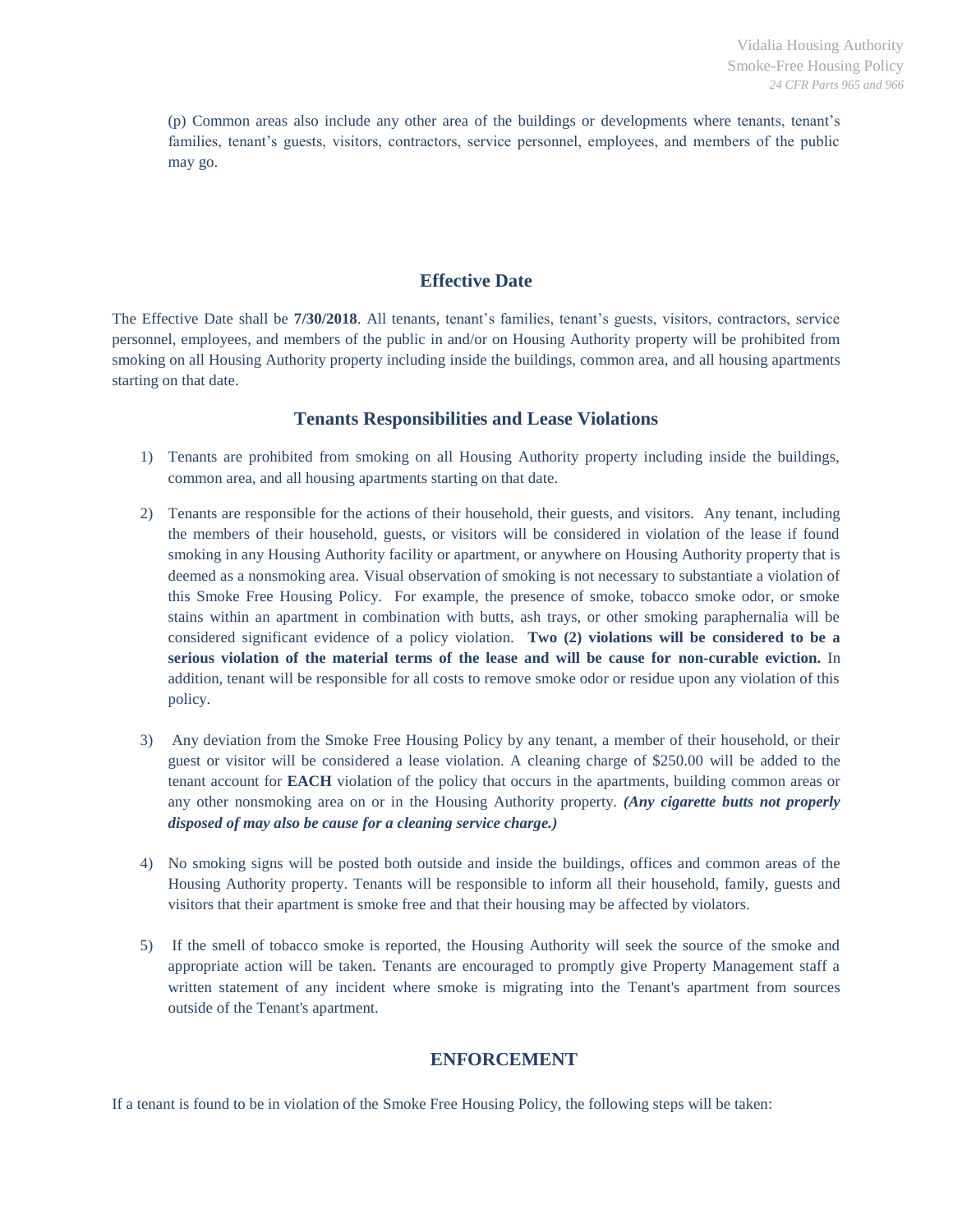**First offense** - The first offense will result in a written warning.

**Second offense** – The second documented occurrence will result in an assessment of \$100.00 to the tenant to cover the cost of fumigating, painting, repairing, or correcting damage caused by tobacco smoke. **Third offense -** The third documented occurrence will result in an assessment of \$250.00. **Fourth offense** - The fourth offense will result in lease violation and termination of lease.

#### **Health and Safety of Employees and Contractors**

For the health and safety of Housing Authority employees and their representatives, no tenant shall have any type of tobacco or related product burning at such time as any employee or representative of the Housing Authority enters and remains in their apartment. If any tenant refuses to put out the burning tobacco or related product prior to the employee or representative entering their apartment, or if the tenant lights a tobacco or related product while an employee or representative remains in their apartment, the employee or representative shall vacate the apartment immediately and not return until such time as there is no longer any tobacco or related product burning. This may result in a delay of services to the tenant's apartment and possibly eviction.

# **Adoption of Policy by Tenant**

Upon approval of this policy, all tenants presently living in the Housing Authority apartments and new tenants will be given a copy of this policy. After review both incoming and current tenants will be required to sign the Smoke Free Housing Lease Addendum/House Rules Amendment. A copy will be retained in the tenant file. All tenants will be required to sign the new no smoking agreement prior to the Effective Date. Failure to sign and/or return the Smoke Free Housing Policy Lease Addendum/House Rules Amendment to the Property Management office in a timely manner will result in a written warning, and if still not received after the two warnings, eviction. All current tenants who smoke will be provided with resources for a cessation program upon request. The development's Property Manager will provide information on cessation program accessibility.

## **Disclaimers and Representations**

- 1) The Smoke Free Housing Policy does not mean that tenants and/or employees will have to quit smoking in order to live and/or work at the Housing Authority developments and offices or drive its vehicles.
- 2) The Housing Authority not Guarantor of Smoke Free Environment Housing Authority's adoption of the Smoke Free Housing Policy and the efforts to designate portions of developments as non-smoking does not make the Housing Authority or any of its Board of Commissioners, officers, employees or agents the guarantor of Tenant's health or of the smoke free condition of the non-smoking portions of developments. However, the Housing Authority will take reasonable steps to enforce the Smoke Free Housing Policy. The Housing Authority is not required to take steps in response to smoking unless the Housing Authority has actual knowledge of the smoking and the identity of the responsible tenant.
- 3) Housing Authority Disclaimer The Housing Authority's adoption of a non-smoking living environment, and the efforts to designate portions of it's developments as non-smoking does not in any way change the standard of care that the Housing Authority has under applicable law to render it's developments any safer, more habitable or improved in terms of air quality standards than any other rental premises. The Housing Authority specifically disclaims any implied or express warranties that the air quality in the apartment or the building containing the apartment will improve or be any better than any other rental property. The Housing Authority cannot and does not warranty or promise that its developments will be free from secondhand smoke. The Housing Authority's adoption of the Smoke Free Housing Policy does not in any way change the standard of care that it has to the Tenant's apartments and the common spaces.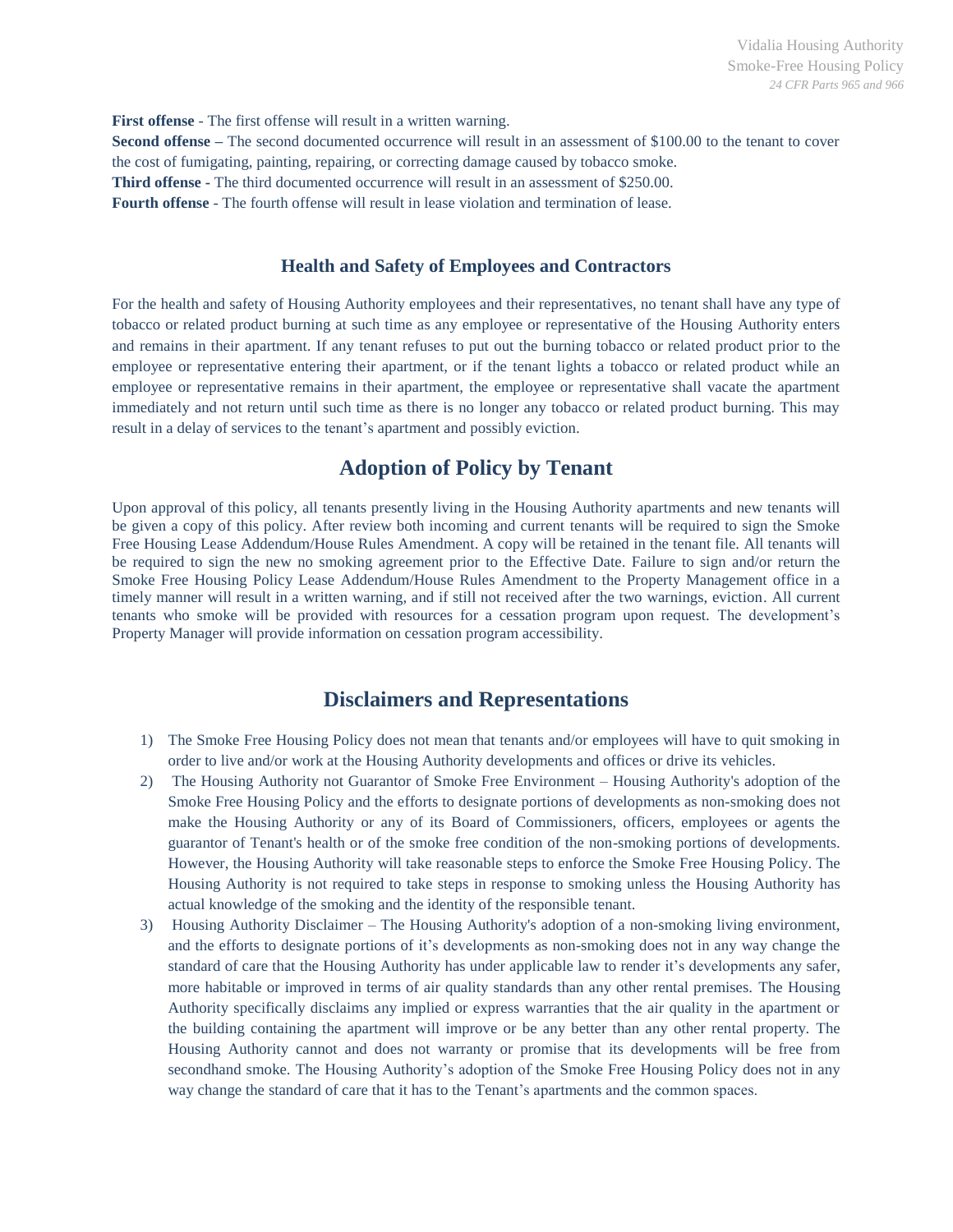- 4) The Housing Authority's ability to police, monitor or enforce the Smoke Free Housing Policy is dependant in significant part on voluntary compliance tenants, tenant's household, tenant's families, tenant's guests and visitors.
- 5) Tenants with respiratory ailments, allergies, or any other physical or mental condition relating to smoke are put on notice that the Housing Authority does not assume any higher duty of care to enforce this policy than any other Landlord obligation under the Lease. The Housing Authority is not responsible for smoke exposure even if the tenant, a member of the tenant's household, tenant's families, tenant's guests or visitors have respiratory ailments, allergies, or any other physical or mental condition relating to smoke.
- 6) Even though the Housing Authority has adopted a Smoke Free Housing Policy it cannot guarantee that smoking will never happen.
- 7) In apartments that used to allow smoking, the effects of that smoking may still linger.